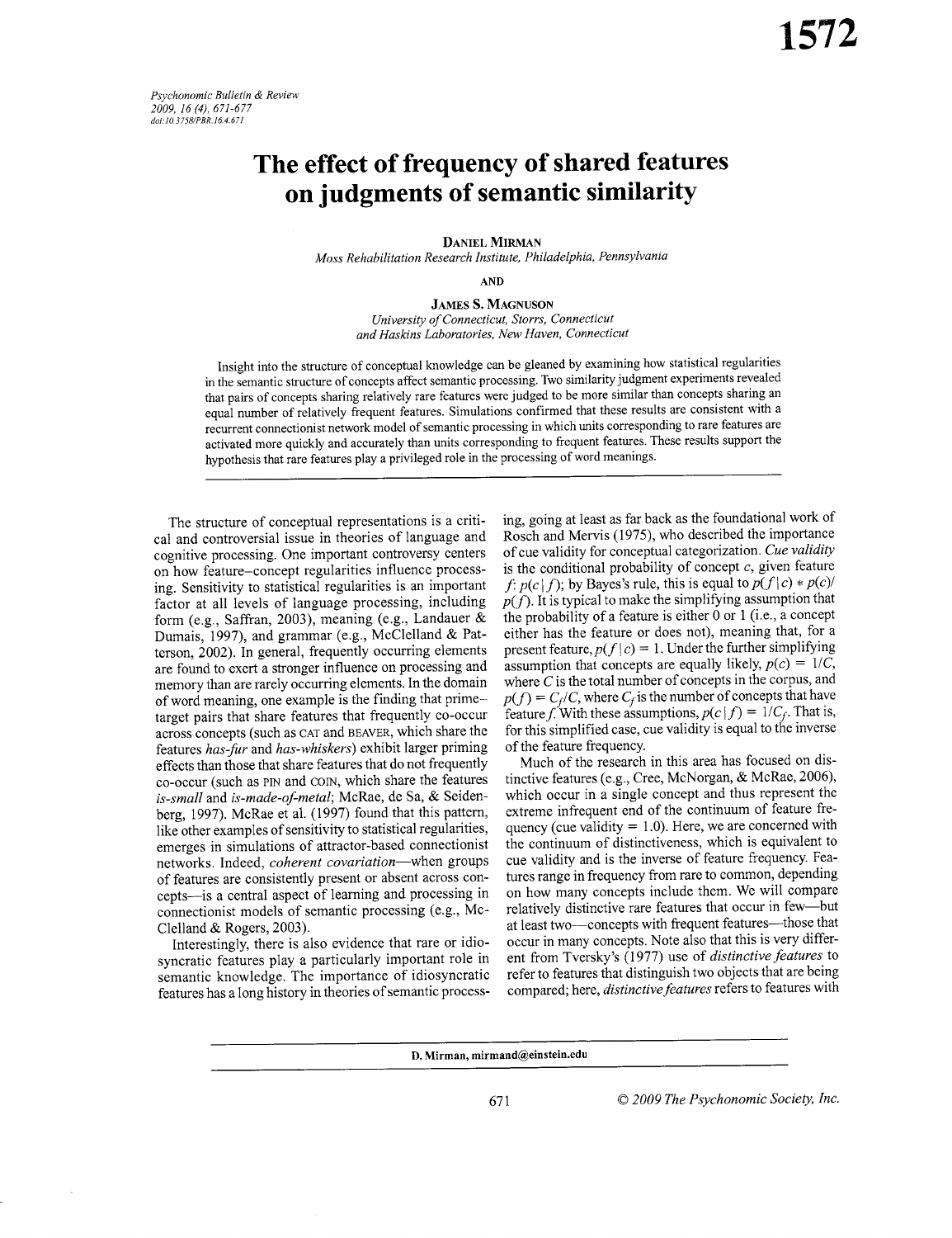high overall distinctiveness (i.e., low frequency) with respect to the entire lexicon, rather than a comparison of a single pair of concepts. Formally, we define *distinctiveness* as the inverse of feature frequency: If feature *f* occurs in  $C_f$  concepts, the distinctiveness of *f* is  $1/C_f$ .

A recent example of data demonstrating the importance of rare features is that, when naming objects from definitions, participants rate rare features as more important than frequent features (Marques, 2005). Furthermore, Rogers, Lambon Ralph, Hodges, and Patterson (2004) found that patients with semantic impairments tend to make errors in lexical and object decisions when the foil (nonobject or nonword) is more typical of its domain than the target (real object or real word). That is, semantic knowledge seems to be critical for correctly processing specifically those objects and words that violate the statistical regularities of their domain.

The conflict between the sensitivity to regularities and the importance of idiosyncrasy leads to competing behavioral predictions. On one hand, the sensitivity to regularities predicts that frequently occurring elements should hold a privileged status. On the other hand, the importance of idiosyncratic, infrequently occurring features predicts that those features should hold a privileged status. Computational models provide a concrete test bed for investigating this issue. Randall, Moss, Rodd, Greer, and Tyler (2004) trained a three-layer feedforward connectionist network to map from abstract orthographic input representations to feature-based semantic output representations. Their model predicted slower and less accurate activation of distinctive features relative to common features. Cree et al. (2006) conducted simulations with a recurrent connectionist network that was also trained to map abstract orthographic input representations to feature-based semantic output representations. In stark contrast to the feedforward model, the recurrent model predicted faster and more accurate activation of distinctive features than of common features.

The difference in model behavior results from a critical difference in architecture: recurrent connections among semantic feature units. Cree et al. (2006) found that weights of bottom-up connections into distinctive feature units and outgoing connections from distinctive feature units to other semantic feature units were higher than the corresponding connection weights for nondistinctive feature units. This weight structure suggests that part of the model's solution to the task of activating the correct semantic representation was to activate the distinctive features first and then to use those features to activate the rest of the semantic representation. In contrast, because the Randall et al. (2004) model did not have recurrent connections among semantic feature units, it could not use distinctive features in this way; instead, its weights were largely structured by feature frequency, leading to slower and less accurate activation of rare features. The contrast in architecture and behavior between these models elucidates the computational underpinnings of the conflict between the sensitivity to regularities and the importance of idiosyncrasy.

In the present work, we examined whether rare features are more or less strongly activated using pairwise similarity judgments. The similarity judgment method probes the structure of the semantic knowledge landscape and can thus provide new insights into the role of feature frequency in semantic processing. If rare features have a privileged status, pairs of concepts sharing rare features should be judged as *more similar* than pairs of concepts that share frequent features. Conversely, if rare features are only weakly activated, pairs of concepts sharing rare features should be judged as *less similar* than pairs of concepts that share frequent features.

#### **Experiment 1**

## **Method**

**Participants**. Forty-five University of Connecticut undergraduates participated for course credit. All were native speakers of English and had either normal or corrected-to-normal vision.

**Materials**. Thirty<sup>1</sup> sets of concepts were selected from a feature norm corpus (McRae, Cree, Seidenberg, & McNorgan, 2005), consisting of 541 concepts covering a broad range of living and nonliving concepts used in studies of semantic memory. The corpus is based on the responses of 30 participants from McGill University and/or the University of Western Ontario, producing up to 10 features for each concept. Each set contained a target concept and 3 comparison concepts: rare, frequent, and unrelated. The rare comparison concept had at least one feature that was shared only with the target (i.e., a maximally distinctive rare feature). The frequent comparison concept was matched to the rare comparison concept with respect to the number of features shared with the target, the production frequency of the shared features, and word frequency (from HAL norms; Lund & Burgess, 1996), but shared only frequent features with the target concept. The unrelated comparison concept served as a control that shared no features with the target concept and was matched to the other comparison concepts with respect to word frequency (see Table 1 for lexical and semantic variable values and the Appendix for the full list of concepts). The 30 sets of concepts were divided into three lists, such that each target concept occurred exactly once on each list, there were 10 concept pairs from

**Table 1 Mean Values and Standard Deviations for Lexical and Semantic Variables for Each of the Concept Comparison Conditions in Experiment 1**

|                                         | Rare  |      | Frequent |      | Unrelated |     |
|-----------------------------------------|-------|------|----------|------|-----------|-----|
| Lexical/Semantic Variable               | М     | SD   | M        | SD   | M         | SD  |
| Distinctiveness of shared features      | 0.36  | 0.20 | 0.05     | 0.05 |           |     |
| Production frequency of shared features | 10.02 | 4.87 | 10.70    | 5.55 |           |     |
| Semantic similarity to target           | 0.125 | 0.08 | 0.125    | 0.08 | 0.0       | 0.0 |
| Log (frequency)                         | 813   | 1.55 | 8.28     | 113  | 8.12      | 154 |

Note—Distinctiveness is 1/(the number of concepts with that feature).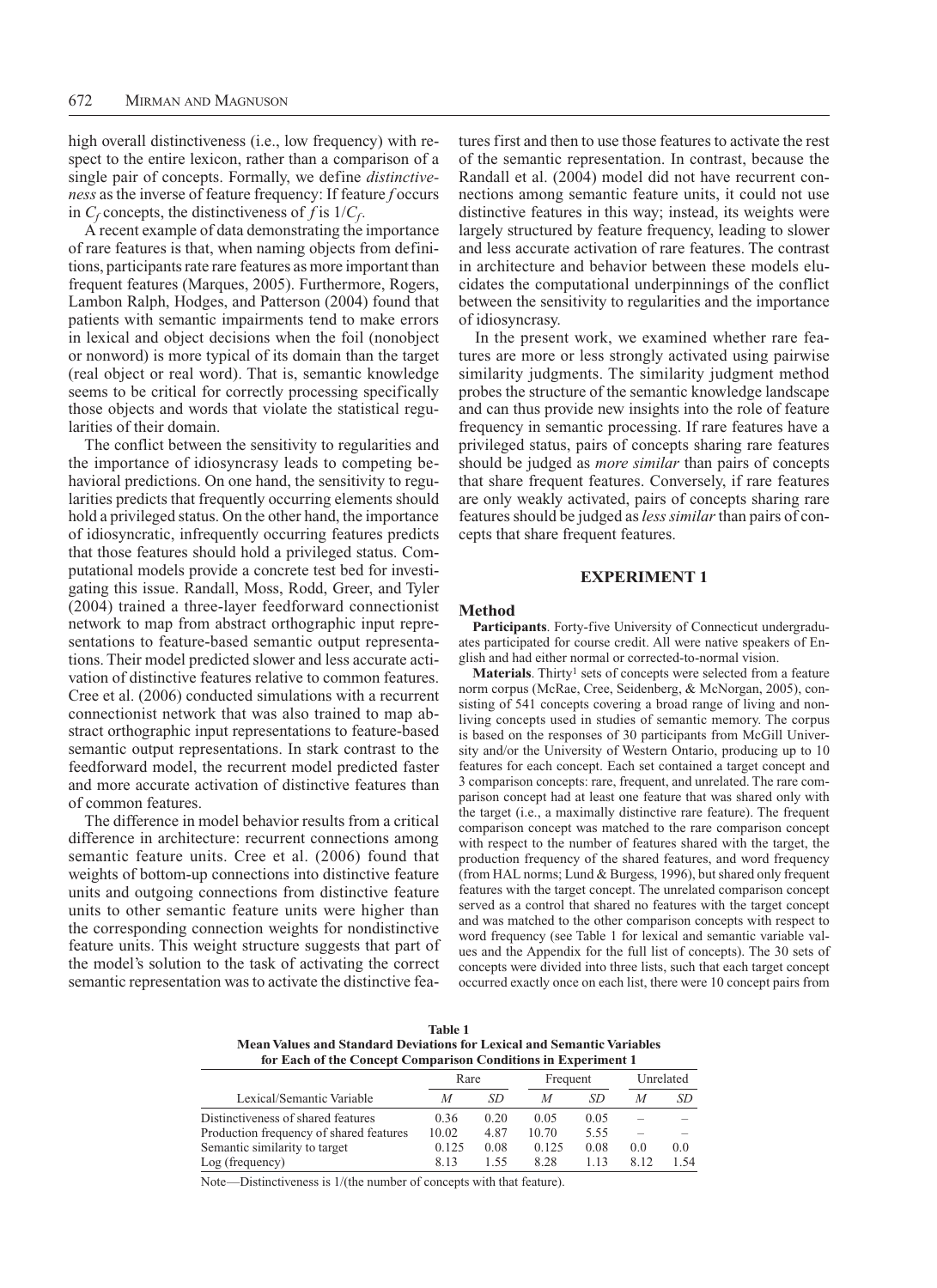each comparison condition per list, and each concept was compared with each comparison concept across lists. The lists were counterbalanced across participants (15 participants per list).

**Procedure**. The participants were tested individually using E-Prime software (Psychology Software Tools, Pittsburgh, PA). The participants were instructed to rate the similarity between pairs of concepts on a 0–5 scale (0, *not at all similar*; 1, *slightly similar*; 2, *somewhat similar*; 3, *moderately similar*; 4, *highly similar*; 5, *very highly similar*). A reminder of scale endpoints was displayed at the top of the screen on every trial. The concept pairs were displayed in the center of a 17-in. monitor (set to  $640 \times 480$  pixel resolution) in 18-pt Courier font in the form *target*–*comparison*. The participants had up to 10 sec to respond to each pair of concepts; if they did not respond, the experiment moved on to the next pair. There was a 500-msec break between trials, during which a blank screen was displayed. The experiment began with 10 practice trials to acquaint the participants with the task before starting the critical trials.

## **Results and Discussion**

The mean judged similarity for concept pairs as a function of comparison condition is shown in Figure 1A. The data were analyzed using mixed-effects modeling with crossed random effects for participants and items (Baayen, Davidson, & Bates, 2008). Both of the feature-sharing conditions were judged to be more similar to the target than were the unrelated comparison concepts ( $p < .001$ ) for both comparisons). Critically, concept pairs sharing a rare feature were judged to be more similar than concept pairs sharing an equal number of frequent features (rare,  $M = 2.02$ , *SE* = 0.10; frequent,  $M = 1.62$ , *SE* = 0.11; Estimate  $= 0.40, p \lt .001$ . This result suggests that rare features have a privileged status in semantic processing.

One possible concern regarding the concept pairs tested in this experiment is that they had very little in common;

the mean number of shared features for concept pairs in the rare and frequent conditions was 1.73 (34 of the 60 concept pairs shared only one feature). Thus, it is possible that the participants' attention was drawn to the few shared features of the critical concept pairs, which were either rare or not. This would still suggest a privileged status for rare features, albeit in a more deliberative cognitive context. To address this concern, in Experiment 2, the overall similarity between comparison concepts was increased, and the mean frequency of the shared features was manipulated. This way, the results cannot be attributed to focus on a single idiosyncratic point of similarity. The materials in Experiment 2 were also matched with respect to several additional lexical and semantic variables that may impact performance.

# **Experiment 2**

#### **Method**

**Participants**. Seventy-five University of Connecticut undergraduates participated for course credit. All were native speakers of English and had either normal or corrected-to-normal vision.

**Materials**. Thirty-six sets of concepts were selected from the McRae et al. (2005) feature norm corpus, which was also used to select concepts for Experiment 1. Each set contained a target concept, a low feature frequency comparison concept, a high feature frequency comparison concept, and an unrelated concept. The critical manipulation was that the features that were shared between the target and the low feature frequency comparison concept were relatively rare, but the features that were shared between the target and the high feature frequency comparison concept were relatively frequent. The high and low feature frequency comparison concepts were matched with respect to their semantic similarity to the target (using cosine similarity between feature vectors), and the unrelated comparison concept shared no features with the target. The three



**Figure 1. (A) Mean judged similarity for pairs of concepts sharing at least one rare feature, pairs sharing an equal number of frequent features, and pairs sharing no features in Experiment 1. (B) Mean judged similarity for pairs of concepts with low feature frequency of shared features, high feature frequency of shared features, and no shared features in Experiment 2. Error**   $bar{s}$  indicate  $\pm 1$  SE.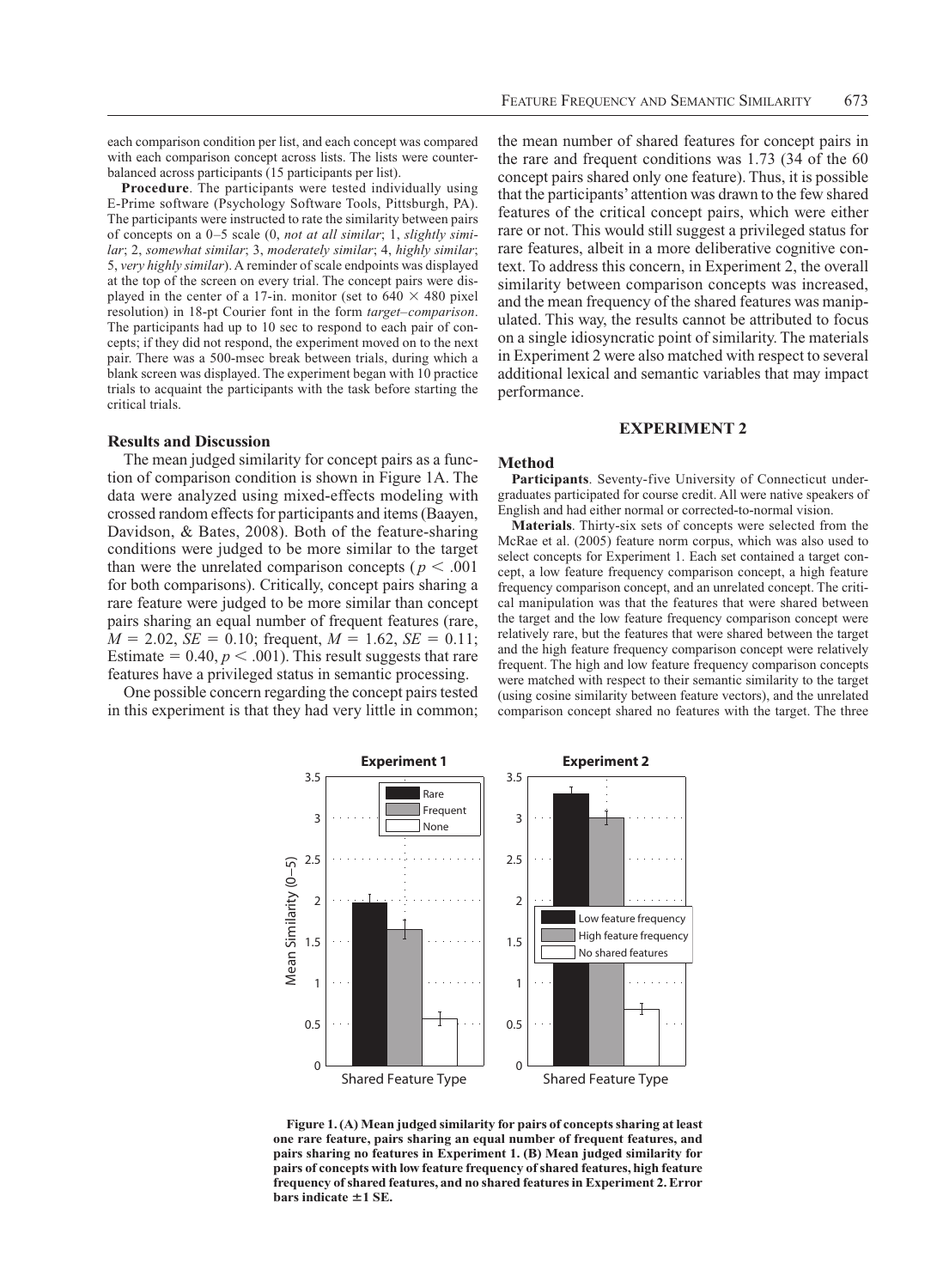| <b>Mean Values and Standard Deviations for Lexical and Semantic Variables</b><br>for Each of the Concept Comparison Conditions in Experiment 2 |       |                          |       |                           |       |                       |  |  |
|------------------------------------------------------------------------------------------------------------------------------------------------|-------|--------------------------|-------|---------------------------|-------|-----------------------|--|--|
|                                                                                                                                                |       | Low Feature<br>Frequency |       | High Feature<br>Frequency |       | No Shared<br>Features |  |  |
| Lexical/Semantic Variable                                                                                                                      | M     | SD                       | M     | SD                        | M     | SD                    |  |  |
| Distinctiveness of shared features                                                                                                             | 0.18  | 0.04                     | 0.05  | 0.03                      |       |                       |  |  |
| Distinctiveness of all features                                                                                                                | 0.35  | 0.12                     | 0.36  | 0.13                      | 0.36  | 0.11                  |  |  |
| Semantic similarity to target                                                                                                                  | 0.26  | 0.07                     | 0.26  | 0.06                      | 0.0   | 0.0                   |  |  |
| Familiarity                                                                                                                                    | 6.00  | 2.30                     | 5.95  | 0.70                      | 6.04  | 2.06                  |  |  |
| Number of syllables                                                                                                                            | 1.53  | 0.74                     | 1.53  | 0.70                      | 1.47  | 0.65                  |  |  |
| Number of features                                                                                                                             | 14.47 | 3.65                     | 14.67 | 3.54                      | 13.92 | 2.90                  |  |  |

**Table 2 Mean Values and Standard Deviations for Lexical and Semantic Variables** 

Note—Distinctiveness is 1/(the number of concepts with that feature).

comparison concepts were also matched with respect to the average frequency of their features, concept familiarity, the number of semantic features, and the number of syllables (see Table 2 for the lexical and semantic variable values and the Appendix for the full list of concepts). As in Experiment 1, the concepts were divided into three lists, such that each target concept occurred exactly once per list, there were 12 concept pairs from each comparison condition per list, and each target concept was compared with each comparison concept across lists. The lists were counterbalanced across participants (25 participants per list).

**Procedure**. The procedure was identical to that in Experiment 1.

## **Results and Discussion**

The mean judged similarity for concept pairs as a function of comparison condition is shown in Figure 1B. The judged similarity was higher for feature-sharing pairs in Experiment 2 than for those in Experiment 1, confirming that the increase in feature-based semantic similarity increased perceived semantic similarity. As for Experiment 1, the data were analyzed using mixed-effects modeling with crossed random effects for participants and items (Baayen et al., 2008). As in Experiment 1, concept pairs sharing features were judged to be much more similar than those not sharing features ( $p < .001$  for both comparisons), and there was an increase in judged similarity for concept pairs with lower frequency of shared features (low feature frequency,  $M =$ 3.30, *SE* = 0.08; high feature frequency,  $M = 3.00$ , *SE* = 0.08; Estimate = .30,  $p < .001$ ). Together, Experiments 1 and 2 provide strong evidence that rare features play a privileged role in semantic processing. If rare features are only weakly activated, pairs of concepts sharing rare features should be judged to be less similar. Conversely, if, as suggested by previous simulations (Cree et al., 2006), rare features are activated more quickly and accurately, concepts sharing rare features should be judged to be more similar. To test this hypothesis directly, we conducted simulations of the model developed by Cree et al. (2006).

## **Simulations**

### **Model**

Experiments 1 and 2 were motivated in part by conflicting computational claims regarding the role of feature frequency in semantic processing. Our behavioral results were broadly consistent with the claim made by Cree et al. (2006) that rare features play a privileged role in semantic processing. We examined whether their model (Cree et al., 2006; see also Cree, McRae, & McNorgan, 1999; O'Connor, Cree, & McRae, 2009) correctly predicts this outcome. A schematic depiction of the model architecture is shown in Figure 2. The input layer consisted of 40 units abstractly representing orthographic input, which fed forward to an output layer consisting of 2,526 units corresponding to individual features (based on the McRae et al., 2005, feature norms), which were recurrently connected to all other feature units. The model was trained to activate only the correct semantic feature units for a concept represented by an arbitrary orthographic input (4 of 40 input units turned on). The model was trained using a continuous recurrent backpropagation-through-time algorithm (Pearlmutter, 1995), and the training procedure was based on recent studies with this architecture (Cree et al., 2006; O'Connor et al., 2009): Learning rate was set to 0.01, momentum (0.9) was added after the first 10 training epochs, and training was stopped when 95% of the features with target activation  $= 1.0$  had an activation level greater than 0.7 (about 40 epochs). The training corpus consisted of the full set of 541 concepts in the McRae et al. (2005) feature norms. Since the materials for the experiments were drawn from this corpus, it was possible to test the model on exactly the concept pairs used in the experiments. To model similarity judgments, we examined the cosine distance between the final settling states for the target and each comparison concept.

#### **Results and Discussion**

Figure 3 shows the mean cosine distance for the comparisons tested in Experiments 1 and 2. The model clearly exhibited increased similarity for pairs sharing features rel-



**Figure 2. Schematic of recurrent model of semantic processing. Arrows indicate full connectivity.**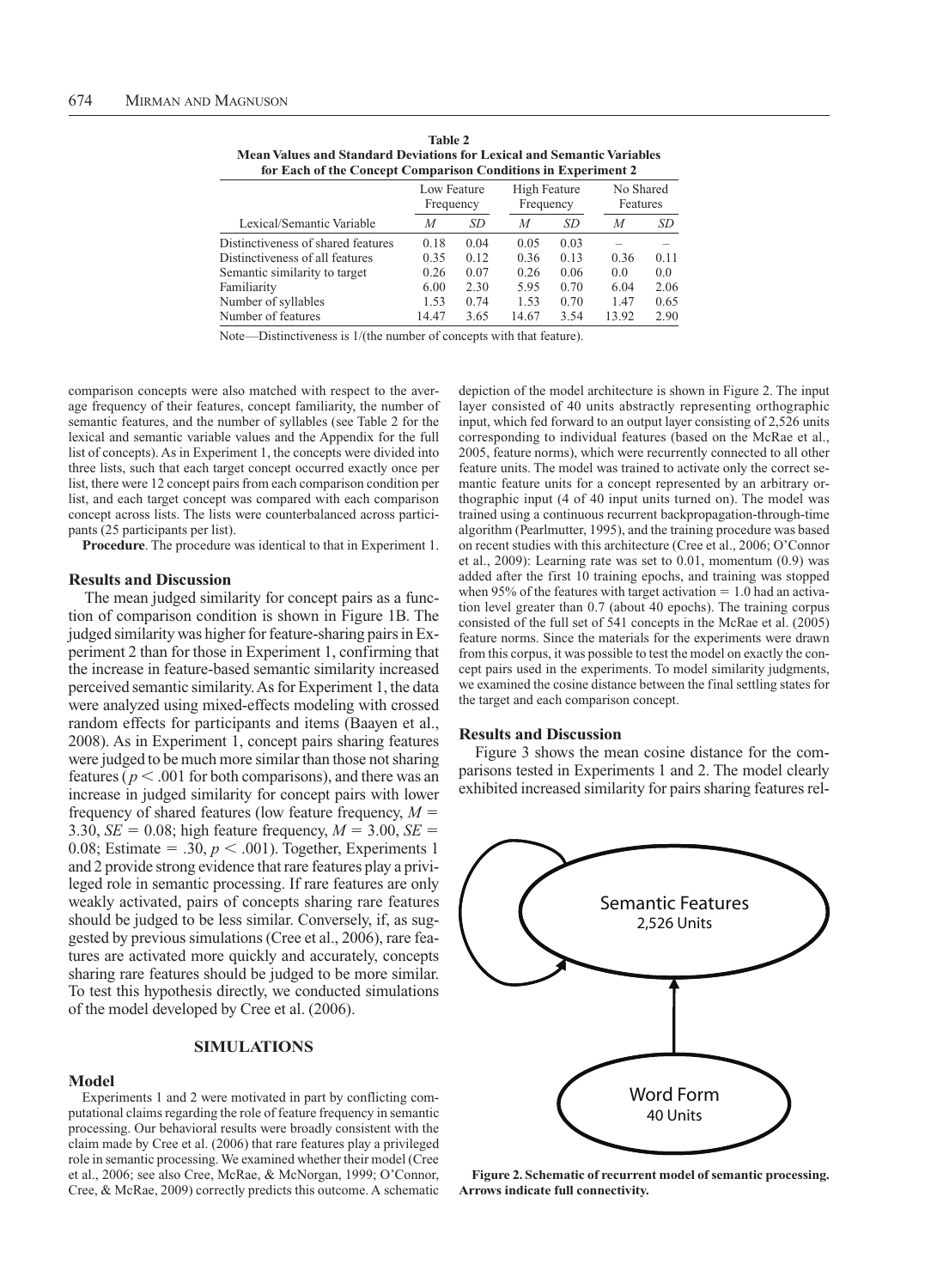

**Figure 3. Mean cosine distance between final settling states for concept pairs tested in Experiments 1 and 2. Higher values indicate greater similarity. Error bars indicate**  $\pm 1$  **SE.** 

ative to unrelated concept pairs and the greater similarity for the feature-sharing concept pairs in Experiment 2 than for the feature-sharing concept pairs in Experiment 1. More critically, the model exhibited the qualitative pattern found in behavioral similarity judgments: a greater semantic similarity for concepts sharing rare features than for those shar-

ing only frequent features. The very small effect for items in Experiment 1 was not statistically reliable  $\lceil t(28) = 0.21$ ,  $>$  $.8$ *]; the larger effect for items in Experiment 2 was sta*tistically reliable  $[t(35) = 2.77, p < .01]$ . These results fit very naturally both with the simulations reported by Cree et al. (2006), which showed faster and more accurate activation of rare features, and with their analysis of the learned weights, which showed stronger weights from input units to rare feature units and stronger recurrent weights from rare feature units to other feature units.

To investigate the computational basis for the effect of shared feature frequency on similarity judgments, we examined the activation of feature units as a function of feature frequency. Figure 4A shows the activation of target features as a function of the number of concepts for which the feature unit should be activated across all 541 concepts in the training corpus. Features that should be active for only a few concepts were activated very reliably; features that should be active for more concepts were activated less reliably—in some cases not even on the correct side of 0.5. This result indicates that the greater similarity between concepts sharing rare features was driven by greater activation of units corresponding to semantic features that were relatively rare (consistent with simulations reported by Cree et al., 2006). However, if rare features are always more active, this would be detrimental for the many concepts that do not contain these features. To evaluate this possibility, we examined the mean squared error (average of the squared difference between target and observed activation for a feature unit across all concepts) as a function of feature frequency. Figure 4B shows that mean squared error was lower for rare features than for frequent features.



**Figure 4. (A) Scatterplot of activation of target semantic feature units as a function of the number of concepts for which the feature unit should be activated. (B) Scatterplot of mean square error for each feature unit as a function of the number of concepts for which the feature unit should be activated. Overlaid curve shows the increase in average error as distinctiveness decreases.**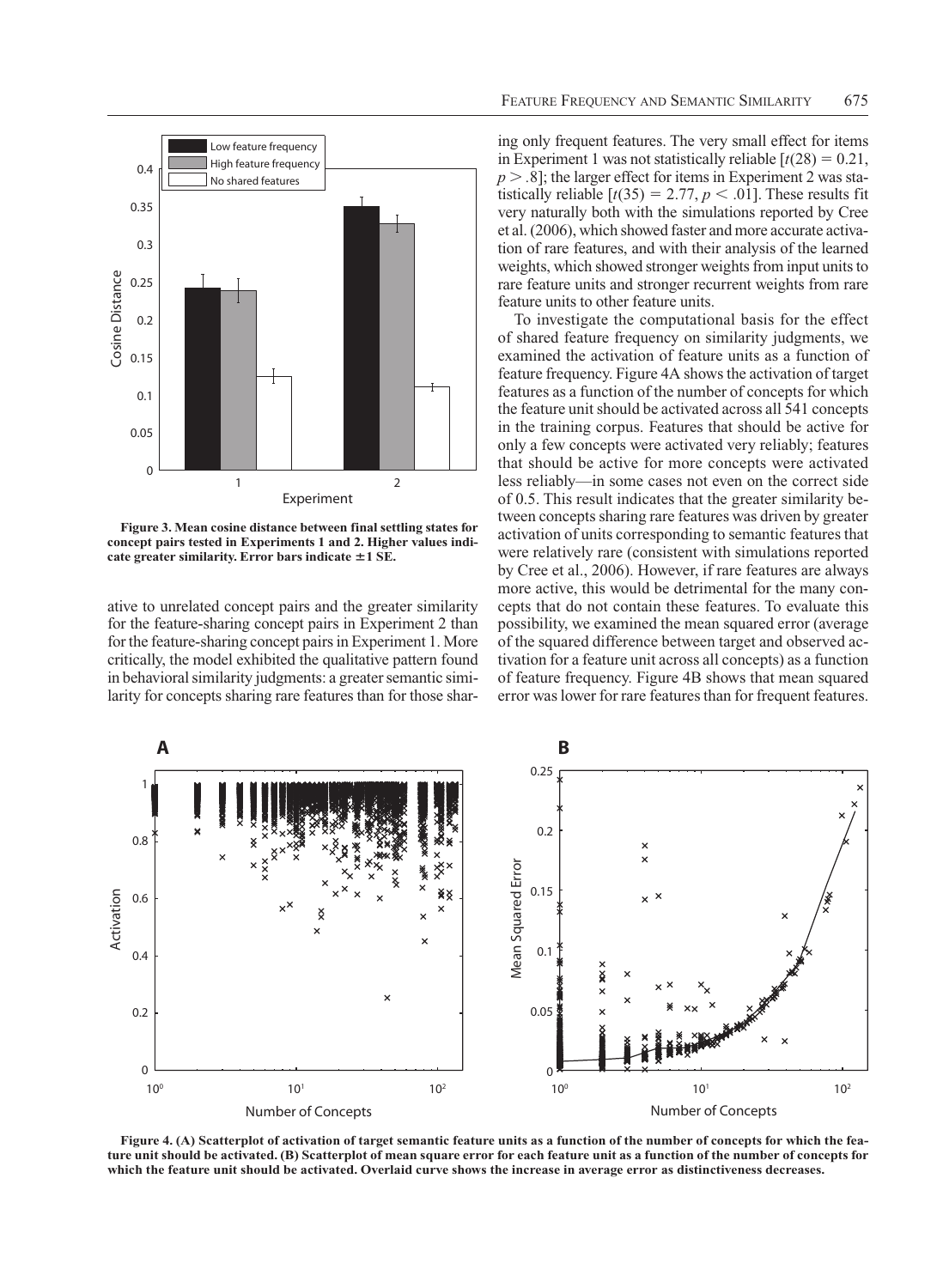That is, on average, features occurring in fewer concepts were more active when they should have been active and less active when they should not have been active. This result is the exact opposite of the behavior of the feedforward model, which exhibited greater error for rare features (Randall et al., 2004).

In the recurrent model (Cree et al., 2006), distinctive feature units become critical access points for semantic representations: Because of stronger bottom-up connection weights, they are activated faster than nondistinctive feature units, and because of stronger recurrent weights, they drive the activation of the rest of the semantic representation. Without recurrent semantic connections, as in the feedforward model (Randall et al., 2004), distinctive feature units cannot play the access point role and feature frequency comes to dominate the activation pattern.

# **Summary and Conclusions**

Using a similarity judgment task, we examined whether rare features—those occurring in relatively few concepts play a privileged role in semantic processing. The results from Experiments 1 and 2 showed that pairs of concepts sharing rare features were judged to be more similar than pairs sharing an equal number of more frequent features. Our simulations confirmed that this finding is consistent with a recurrent connectionist network model of semantic processing (Cree et al., 2006). Cree et al. (2006) found that, over the course of training, the model develops stronger weights from input units to feature units corresponding to rare features. As a result, these feature units are activated more accurately than units corresponding to frequent features. Because rare features are activated more accurately, this model predicts the observed behavioral result that pairs of concepts sharing rare features are judged to be more similar than pairs of concepts sharing frequent features. The present behavioral results conflict with a feedforward model of semantic processing (Randall et al., 2004), which is primarily sensitive to feature frequency and thus predicts that rare features should be activated weakly and less accurately.

The question of the role of rare features in semantic processing bears a close relation to the issue of attention allocation in categorization (e.g., Kruschke, 1992; Tversky, 1977). The finding that a recurrent model develops stronger bottom-up and lateral weights for distinctive features can be restated as the model learning to allocate greater attention to these features. The computational issues are indeed quite similar, and the models considered here shed light on the impact of model architecture on how attention allocation might emerge. Recurrent models of semantic processing account for the present results and for the vulnerability of rare features (e.g., Rogers et al., 2004) as a result of the learned patterns of connection weights among semantic feature units. To our knowledge, models of categorization have not been examined in the context of these specific issues, so these issues provide a domain for exploring the computational similarities and differences between semantic processing and categorization models.

Patients with semantic impairments are particularly impaired when the task requires accessing rare features (Rogers et al., 2004). The interpretation of this result proposed by Rogers et al. is that the low frequency of occurrence of these rare features makes them more vulnerable to damage. Thus, when semantic processing is impaired, rare features are affected more than frequent features. This interpretation is consistent with a large body of computational and neuropsychological research indicating that stimuli that are more frequent and typical of their domain (consistent or regular) are more robust to damage (e.g., Botvinick & Plaut, 2004; Lambon Ralph, Graham, Ellis, & Hodges, 1998; Plaut, Mc-Clelland, Seidenberg, & Patterson, 1996; and many others). The present results, combined with the analyses of Cree et al. (2006), reveal an additional factor: Rare features play a privileged role in processing word meanings. In summary, rare features are more vulnerable to damage because they lack reinforcing correlations with other features, and they play a privileged role in healthy semantic processing because they are activated more strongly.

#### **Author Note**

This research was supported by National Institutes of Health Grants DC005765 to J.S.M., F32HD052364 to D.M., and HD001994 and HD40353 to Haskins Labs. We thank Rachel Watts for her help with stimulus selection and data collection and Chris McNorgan for his help with model simulations. Correspondence concerning this article should be addressed to D. Mirman, Moss Rehabilitation Research Institute, 1200 W. Tabor Rd., Philadelphia, PA 19141 (e-mail: mirmand@ einstein.edu).

#### **References**

- BAAYEN, R. H., DAVIDSON, D. J., & BATES, D. M. (2008). Mixed-effects modeling with crossed random effects for subjects and items. *Journal of Memory & Language*, **59**, 390-412.
- BOTVINICK, M., & PLAUT, D. C. (2004). Doing without schema hierarchies: A recurrent connectionist approach to normal and impaired routine sequential action. *Psychological Review*, **111**, 395-429.
- Cree, G. S., McNorgan, C., & McRae, K. (2006). Distinctive features hold a privileged status in the computation of word meaning: Implications for theories of semantic memory. *Journal of Experimental Psychology: Learning, Memory, & Cognition*, **32**, 643-658.
- Cree, G. S., McRae, K., & McNorgan, C. (1999). An attractor model of lexical conceptual processing: Simulating semantic priming. *Cognitive Science*, **23**, 371-414.
- Kruschke, J. K. (1992). ALCOVE: An exemplar-based connectionist model of category learning. *Psychological Review*, **99**, 22-44.
- Lambon Ralph, M. A., Graham, K. S., Ellis, A. W., & Hodges, J. R. (1998). Naming in semantic dementia: What matters? *Neuropsychologia*, **36**, 775-784.
- LANDAUER, T. K., & DUMAIS, S. T. (1997). A solution to Plato's problem: The latent semantic analysis theory of acquisition, induction, and representation of knowledge. *Psychological Review*, **104**, 211-240.
- LUND, K., & BURGESS, C. (1996). Producing high-dimensional semantic spaces from lexical co-occurrence. *Behavior Research Methods, Instruments, & Computers*, **28**, 203-208.
- Marques, J. F. (2005). Naming from definition: The role of feature type and feature distinctiveness. *Quarterly Journal of Experimental Psychology*, **58A**, 603-611.
- McClelland, J. L., & Patterson, K. (2002). Rules or connections in past-tense inflections: What does the evidence rule out? *Trends in Cognitive Sciences*, **6**, 465-472.
- McClelland, J. L., & Rogers, T. T. (2003). The parallel distributed processing approach to semantic cognition. *Nature Reviews Neuroscience*, **4**, 310-322.
- McRae, K., Cree, G. S., Seidenberg, M. S., & McNorgan, C. (2005).